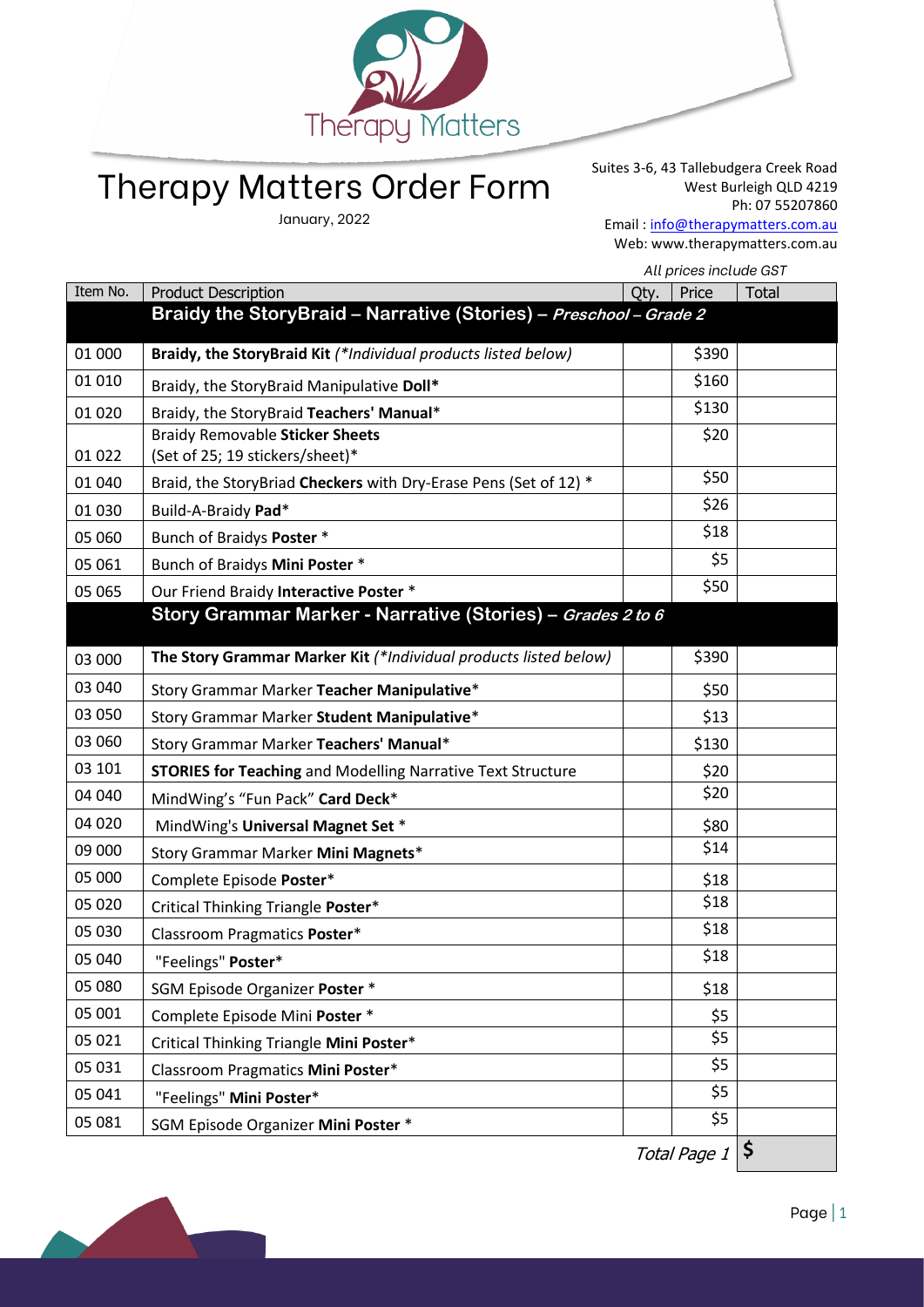## Therapy Matters Order Form

January, 2022

 *All prices include GST*

| Item No.                                                                                                                                                                | <b>Product Description</b>                                                                                             | Qty. | Price | <b>Total</b> |  |
|-------------------------------------------------------------------------------------------------------------------------------------------------------------------------|------------------------------------------------------------------------------------------------------------------------|------|-------|--------------|--|
|                                                                                                                                                                         | Social Communication and Social Learning - Autism Collection                                                           |      |       |              |  |
| 04 000                                                                                                                                                                  | The Autism Collection Kit (*Individual products listed below)                                                          |      | \$300 |              |  |
| 04 060                                                                                                                                                                  | Social Learning Books Set of 3 (Book 1, 2 and 3)*                                                                      |      | \$200 |              |  |
| 04 061                                                                                                                                                                  | It's All About the Story Book (Book 1 only)                                                                            |      | \$70  |              |  |
| 04 062                                                                                                                                                                  | <b>Making Connections (Book 2 only)</b>                                                                                |      | \$70  |              |  |
| 04 063                                                                                                                                                                  | Facilitating Relationships (Book 3 only)                                                                               |      | \$80  |              |  |
| 04 080                                                                                                                                                                  | SquiGuMs! Wristbands*                                                                                                  |      | \$20  |              |  |
| 04 100                                                                                                                                                                  | MindWing Game & Activity Set* (Includes items below plus<br>boardgames (boardgames not avail for individual purchase)) |      | \$90  |              |  |
| 03 050                                                                                                                                                                  | <b>Student Story Grammar Marker Manipulative</b>                                                                       |      | \$13  |              |  |
| 03 025                                                                                                                                                                  | Mindwing's Icon STAMPede & Stamp Set                                                                                   |      | \$46  |              |  |
| 04 040                                                                                                                                                                  | MindWing's "Fun Pack" Card Deck                                                                                        |      | \$20  |              |  |
|                                                                                                                                                                         | ThemeMaker - Content Area, Non-Fiction & Expository - Late Primary to High                                             |      |       |              |  |
| 06 000                                                                                                                                                                  | ThemeMaker ® Kit (*Individual products listed below)                                                                   |      | \$360 |              |  |
| 06 010                                                                                                                                                                  | ThemeMaker Teachers' Manual *                                                                                          |      | \$130 |              |  |
| 06 020                                                                                                                                                                  | ThemeMaker Student Tool*                                                                                               |      | \$10  |              |  |
| 04 020                                                                                                                                                                  | MindWing's Universal Magnet Set *                                                                                      |      | \$80  |              |  |
| 03 040                                                                                                                                                                  | Story Grammar Marker Teacher Manipulative*                                                                             |      | \$50  |              |  |
| 06 024                                                                                                                                                                  | ThemeMaker Sticker Snaps! (Set 25)*                                                                                    |      | \$20  |              |  |
| 06 026                                                                                                                                                                  | ThemeMaker Magnetic Snaps!*                                                                                            |      | \$18  |              |  |
| 05 050                                                                                                                                                                  | <b>CHARACTERistics Poster*</b>                                                                                         |      | \$18  |              |  |
| 05 020                                                                                                                                                                  | Critical Thinking Triangle Poster*                                                                                     |      | \$18  |              |  |
| 05 040                                                                                                                                                                  | "Feelings" Poster*                                                                                                     |      | \$18  |              |  |
| 05 070                                                                                                                                                                  | ThemeMaker Expository Structures Poster *                                                                              |      | \$18  |              |  |
| 05 051                                                                                                                                                                  | <b>CHARACTERistics Mini Poster*</b>                                                                                    |      | \$5   |              |  |
| 05 021                                                                                                                                                                  | Critical Thinking Triangle Mini Poster*                                                                                |      | \$5   |              |  |
| 05 031                                                                                                                                                                  | <b>Classroom Pragmatics Mini Poster *</b>                                                                              |      | \$5   |              |  |
| 05 071                                                                                                                                                                  | ThemeMaker Expository Structures MiniPoster *                                                                          |      | \$5   |              |  |
| Thememaker products available through Special Back Order with US Supplier                                                                                               |                                                                                                                        |      |       |              |  |
|                                                                                                                                                                         | <b>Other Targeted Kits</b>                                                                                             |      |       |              |  |
| 07 100                                                                                                                                                                  | <b>Critical Thinking Triangle in Action! Kit</b>                                                                       |      | \$80  |              |  |
| 07 000                                                                                                                                                                  | <b>Oral Discourse Strategies Kit</b>                                                                                   |      | \$350 |              |  |
| Other Targeted Kits available through Special Back Order with US Supplier.<br>See something else you like in the wider www.mindwingconcepts.com catalogue, let us know! |                                                                                                                        |      |       |              |  |
| \$<br>Total Page 2                                                                                                                                                      |                                                                                                                        |      |       |              |  |